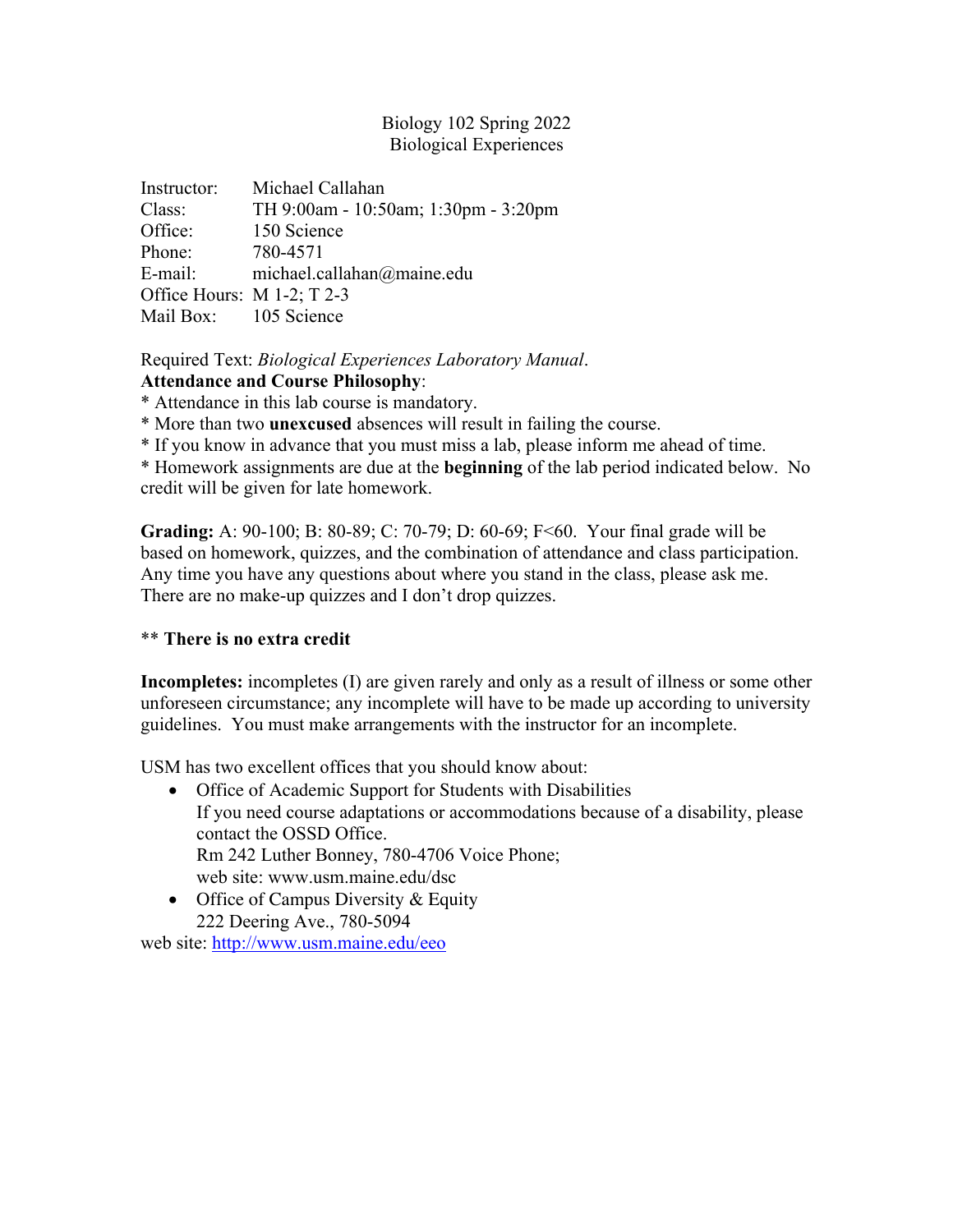**Sexual Discrimination Reporting**: the University of Southern Maine is committed to making the campuses safe places for students. If you tell a professor or staff member about an experience of sexual assault, sexual harassment, stalking, relationship abuse (dating and domestic violence), sexual misconduct or any form of gender discrimination involving members of the campus, the professor or staff member is required to report this information to the campus Title IX Coordinator Daryl McIlwain (207-780-5515) or Deputy Coordinator, Sarah Holmes (207-780-5767).

#### **Bio 102 LAB SAFETY POLICIES**

- 1. **Do not bring any food or beverages into this lab**! If you want to take a break and have a soda, go out in the hall.
- 2. If you are not sure what to do, ask me.
- 3. Pay attention to specific instructions given at the beginning of each lab.
- 4. Keep your work area clean remove and rinse dirty glassware from your work area once you are finished with it. When using a microscope, be sure and leave your it as you found it- turn off the lights, wipe off the stage with a moist Kimwipe, wipe lenses with lens paper and lens cleaning solution when needed.
- 5. Be careful using sharp instruments.